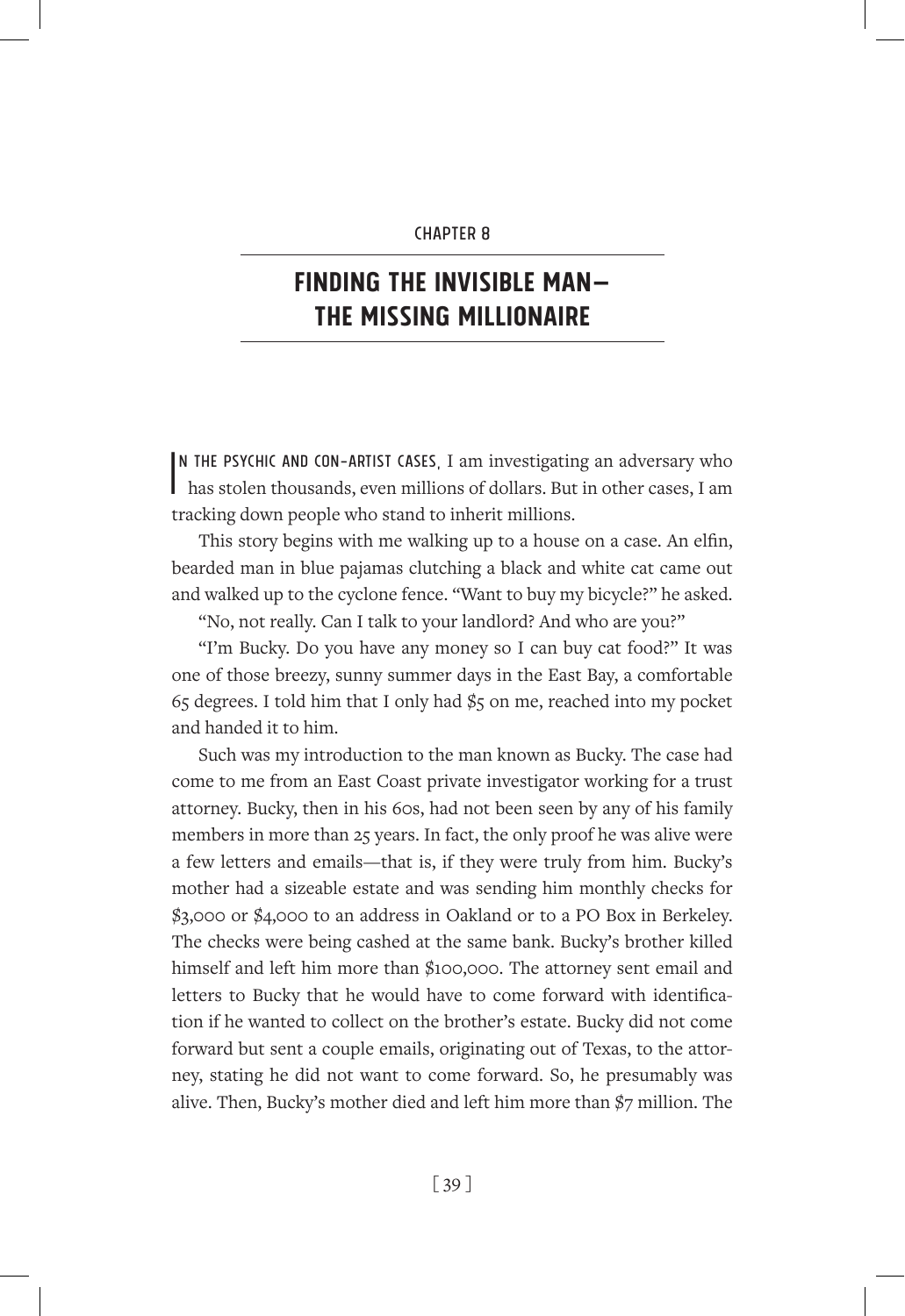attorney sent more letters and emails and hired the East Coast private eye who in turn hired me.

We had a genuine mystery. Was Bucky alive? Was he the one cashing the checks? Why would he not want to come forward and claim all the money?

The East Coast P.I. had already got underway with the hard work. The digital divide looms large: people over a certain age don't live on the Internet. There were a couple of possible hits from Bucky on web sites and blogs, but those were from over a decade ago. Bucky had grown up attending the finest prep schools and a private college, but subsequently he had cut all ties from the stuffy East. He flew free and, based on the evidence on the blogs, embraced a nomadic lifestyle of traveling around the country in a van. We did all the basics to try to locate Bucky, including:

- Running his Social Security number. Nothing showed that he used it in the last 20 years. A couple of names came back under his SSN, and I interviewed them; they knew nothing. Credit bureaus make mistakes.
- · Checking whether he had a driver's license. He had one in California more than 20 years ago but surrendered it in New Mexico. He also had vehicles registered to him in Alaska more than 20 years ago. We learned from the licenses that he would be about six-foot-two.
- · Checking criminal, civil, and traffic courts in all the states where he had lived. Nothing. Also checking the federal Pacer index for criminal, civil, and bankruptcy records. Zip.
- · Searching for surviving relatives with whom to check. There were none.
- · Looking for cell phones, utilities, or cable registered under his name. Again, nothing.
- · Contacting the alumni office from his college. No updates.
- · Searching all the main social media and online resources. No hits other than the old blog posts.
- · Searching online death indexes. Nothing there.
- · I even checked with a law enforcement source. Nothing in the computers ever, nationwide for Bucky, not even a traffic stop or jaywalking citation.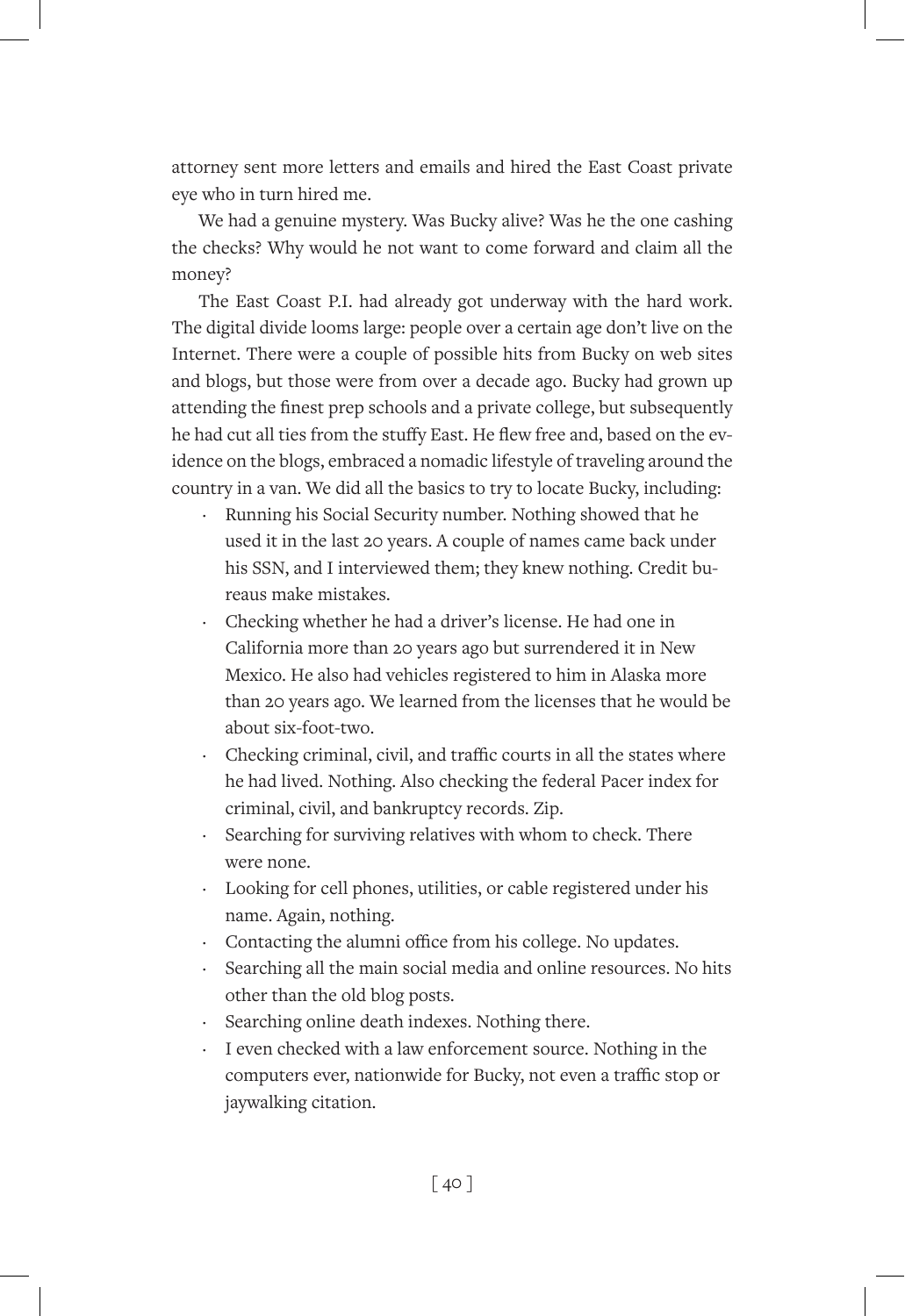A number of bizarre scenarios presented themselves. Maybe Bucky had got a hold of someone else's SSN and date of birth and had created a whole new identify for himself? Or perhaps someone else had gained Bucky's confidence and gleaned enough information to write those letters and the emails to the attorney? What if poor Bucky had died in a ditch in the high desert and his bleached white bones were all that was left of him?

The search turned to Oakland and the East Bay, my stomping grounds. I contracted for some surveillance down at the place where the checks had been sent to him, a spooky area next to a freeway, bordering on a recycling plant. We ran license plates parked near the house: nothing relevant. No signs of present occupation. Weeds and plants obscured a view of the house, a chain and lock prevented access. I interviewed past residents of that address; they had never heard of Bucky. Focus shifted to the landlord, and although nothing sinister came up on him in a public records check, we held off approaching him out of concern that perhaps the landlord was the one cashing the checks. I dropped by the house a couple times in person to poke around for clues: nothing. I even had one of my former high school rugby players, a Mexican kid, do a pretext looking for yard work, but he couldn't get anyone to answer.

We reached the end of our rope, and it came time to try to interview the landlord. In this business you don't call to schedule appointments for an interview, because that leads to blow-offs. The best technique is a "hot show"—surprise them at the door and hope to get them talking.

That summer day, rather than approaching the house from the street again, I got the idea of walking through the recycling plant parking lot, where a corner of the back yard was accessible. To my delight, I found a bicycle with a "for sale" sign resting against the fence. This part of the yard and house was invisible to surveillance from the street. Had I not approached from the hidden angle, I would not have found Bucky—and Bucky might not have become a millionaire.

I told him the reason for my visit. He explained that all along he had been receiving and cashing the checks, until the attorney stopped sending them during our attempts to verify his whereabouts and identity. Bucky had also been receiving all the correspondence from the attorney, but explained that he had not come forward because he did not have a valid driver's license, which was required by a notary in order to sign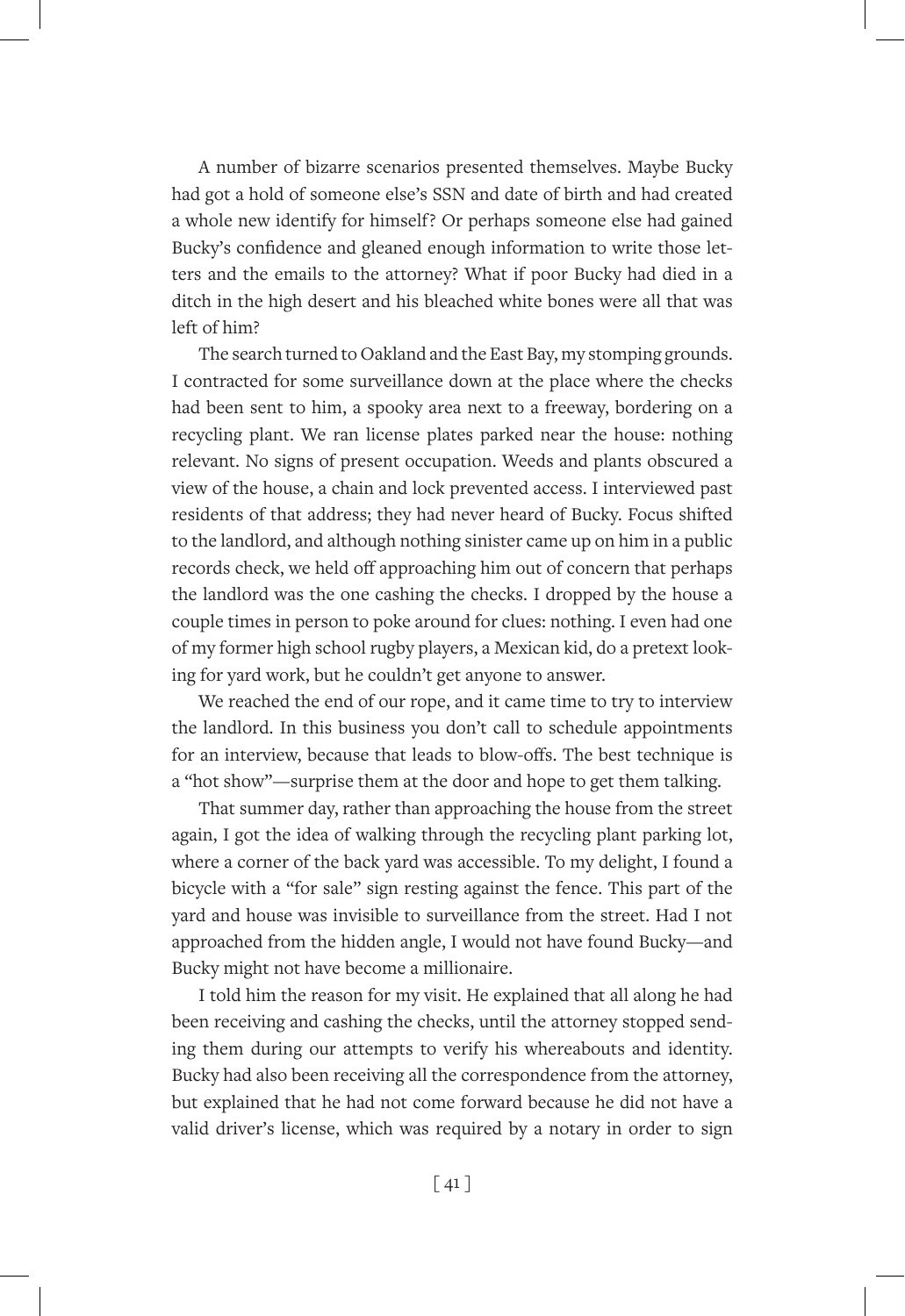the papers to start collecting the inheritances. The East Coast P.I. had located college yearbook photos and sent them to me; it was definitely Bucky. He is a sound, pleasant guy who does a lot of bike riding.

We had found our man, and all that remained were some minor procedural hoops to jump through before he could collect his fortune. The Bucky matter took a bit more time to resolve, however, due to his reluctance to obtain proper identification. The lawyers and court back East want him to get an official California identification card. Bucky just says he will "go back east" when he gets around to it and bristles at the prospects of applying for an official ID. After annoying Bucky on a few further occasions by dropping by unannounced, he finally agreed to answer a series of questions from the attorney to prove his identity. He will live out his remaining years wealthy, perhaps content to stay in his back yard home near the freeway and the recycling plant.

 $\star$   $\star$   $\star$ 

Bucky's case was easy in terms of ethics; to find him, all I had to do was make use of publicly available information, put in some legwork, and draw from my past experience. But not every case is so easy in determining right from wrong. I have a sliding scale of ethics, like many people in my profession (and probably yours). Any private eye worth his salt has tricks up his or her sleeve, resources cultivated and hoarded for years. What amuses me is the holier-than-thou private eye who purports to speak for the industry, claiming we are all Boy Scouts pledged to do no wrong. If they aren't hypocrites, these self-appointed spokespeople are not very effective investigators. The public has never quite trusted private investigators, but the modern private dick is much more clever, educated, and resourceful than his predecessors. A good private investigator is like a good defensive back or linebacker who knows exactly what the rules and penalties are and will go right up to that line to test the referee and his opposition. He is careful to get back on the right side of the ball or remove his hands just in time to avoid being caught offside or committing a penalty.

When a case is going to play out in court, I avoid using any tactics that might be perceived as shady or underhanded or unethical. If I am expected to testify honestly about my methods, I won't partake in questionable activities. When you are dealing with a criminal defense or a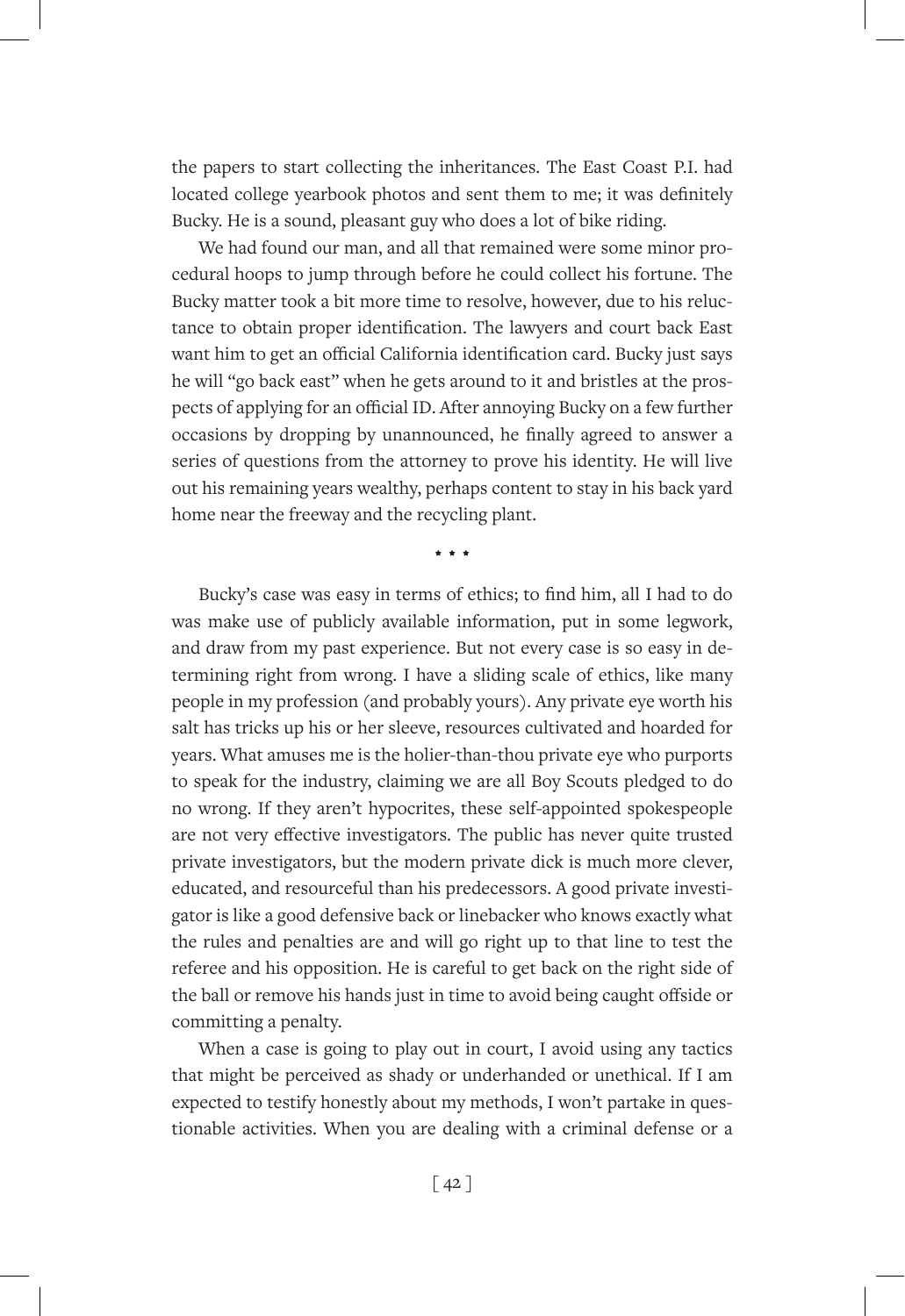civil matter, there is no room for lying or shading the truth. You will be found out and embarrassed. I have nothing but contempt for any cop or expert or investigator who lies under oath. You either have professional integrity, or you don't. Needless to say, I have experienced my share of friction with attorneys who didn't like my honest testimony or my refusal to shade or quibble.

For this reason, I find that I have more freedom to unleash resources in cases in which I am hired to locate a missing loved one or find a missing heir who might have money coming their way.

My trick? Information brokers. They have access to information on employment histories, credit accounts, utilities, bank accounts, phone records, and so on. About the only things they can't get are medical records and tax returns; obtaining those would be a felony. Still, I only use information brokers for good causes. Many private investigators and lawyers have been hung out to dry because they used information brokers in an attempt to win at all costs. For example, there was the infamous Hewlett Packard scandal, in which HP hired a law firm who used Action Research of Florida in order to identify the source of a leak to the press. The problem was that Action Research used pretexts to illicitly obtain phone records of reporters and others involved in the case. Confession: before all this hit the fan, Action was commonly used by private investigators, myself included, to get phone records. But the times and laws were changing. I stopped using Action because I could see that it was only a matter of time before the legality of what they were doing would come into question. Inevitably, the HP case made all the national papers and resulted in new laws. The father and son from Florida pleaded to aggravated identity theft and got three years' probation, and the fallout left a wide wake. While I could still get someone's phone records without a court order (illegally) through information brokers—everything is for sale—I choose not to because a few thousand bucks is not worth a felony.

In most cases, information brokers are not licensed as private investigators. They tend to be located in states such as Colorado, Texas, Missouri, and Florida with minimal oversight of private investigators and affiliated professions. My assumption is that they get their information through "inside sources" at utility companies, credit agencies, banks, and the like, as well as from "social engineering"—a euphemism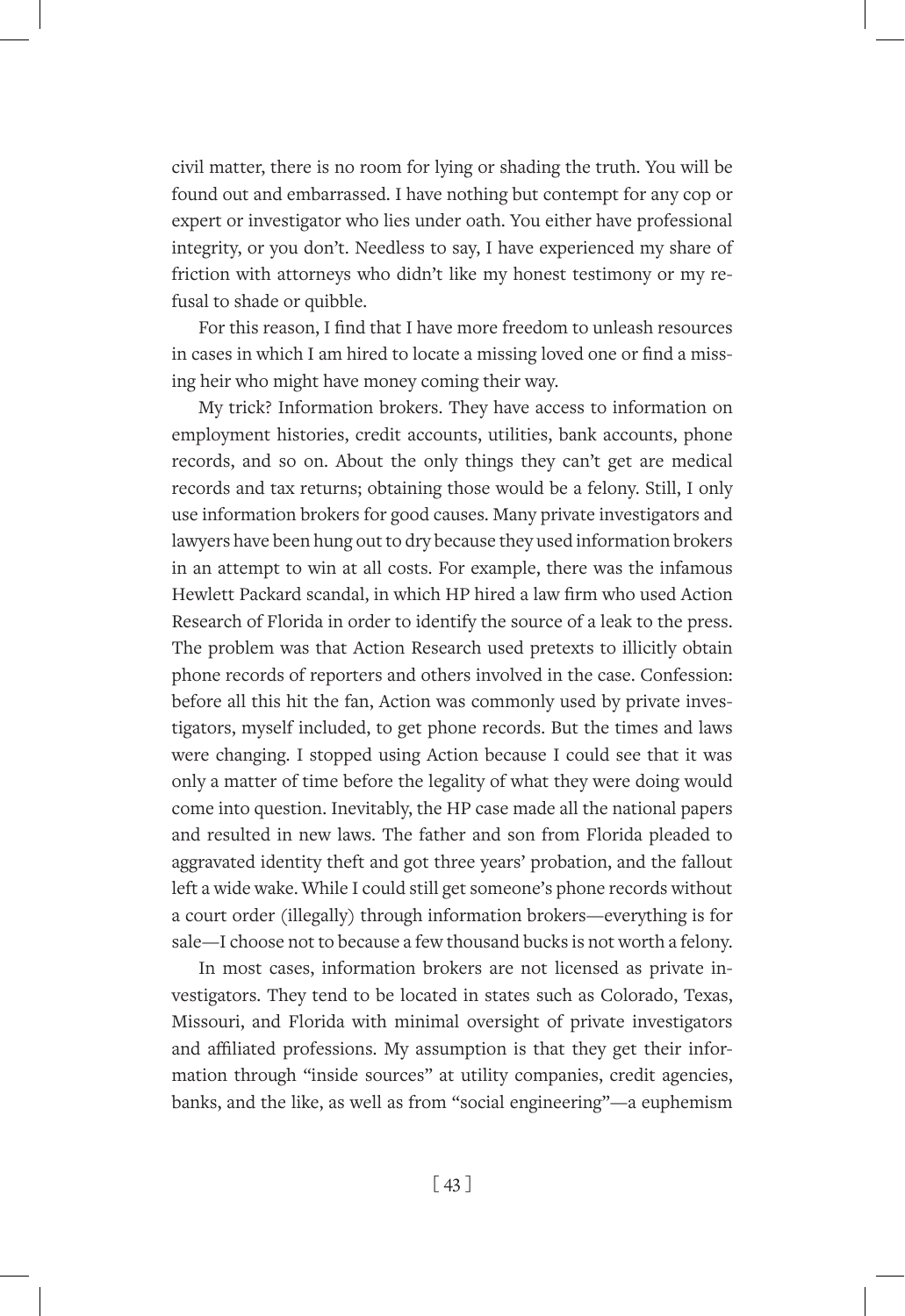for tricking employees into breaking security procedures and providing sensitive information.

I am currently on about my seventh information broker, though I use a total of three of them concurrently depending on what I need. Of those I used formerly, one failed me three times. After charging me for no results for the third time, they sent me a pre-printed apology card and a couple chocolate chip cookies. Did they really have cards and cookies ready to send upon failing to deliver?

Another information broker, this one located in Missouri, whom I worked with for a short time was producing great results. On one case where I was having difficulty serving papers to an elusive subject, the broker was able to tell me the precise shop where the subject regularly bought her wine. We served her, wine in hand. I had to break off relations with the broker when I ran my own background on him and uncovered his history of meth arrests, larceny, and child abuse.

I went to Florida last year to meet with my latest information broker, a former collections executive for a major Las Vegas casino. A fellow P.I. had referred me to him. We met at a Cheesecake Factory near the Tampa Airport. Remember, all shady—as well as good—meetings occur near airports; better yet, at bars near airports. This broker is a short, balding guy in his late 60s, likes cigarettes and tennis, and wears gold jewelry. He has been in the information business for more than 15 years. I can give him a hotel room number, and he can give me the name of the person who paid for the room. He can also tell me what prescription medicine someone takes. He confided to me that the federal justice department and other federal agencies use his services.

My big gripe with information brokers, though, is that they are the flakiest mothers under the sun. They pull the rabbit out of the hat by telling you where a certain someone buys their liquor but then on the next case they won't return your call for two weeks rather than admit they have failed. They are brokers because they have their sources. But sources dry up; it's a constant exercise to find a good broker.

I do not mess with hacking email or with obtaining banking, financial, or medical records without a judgment, or with any avenues of research prohibited by federal and other laws. I suppose there are information brokers and private investigators who do such things, but it's just not worth it to me. On the other hand, if a client does have a court judgment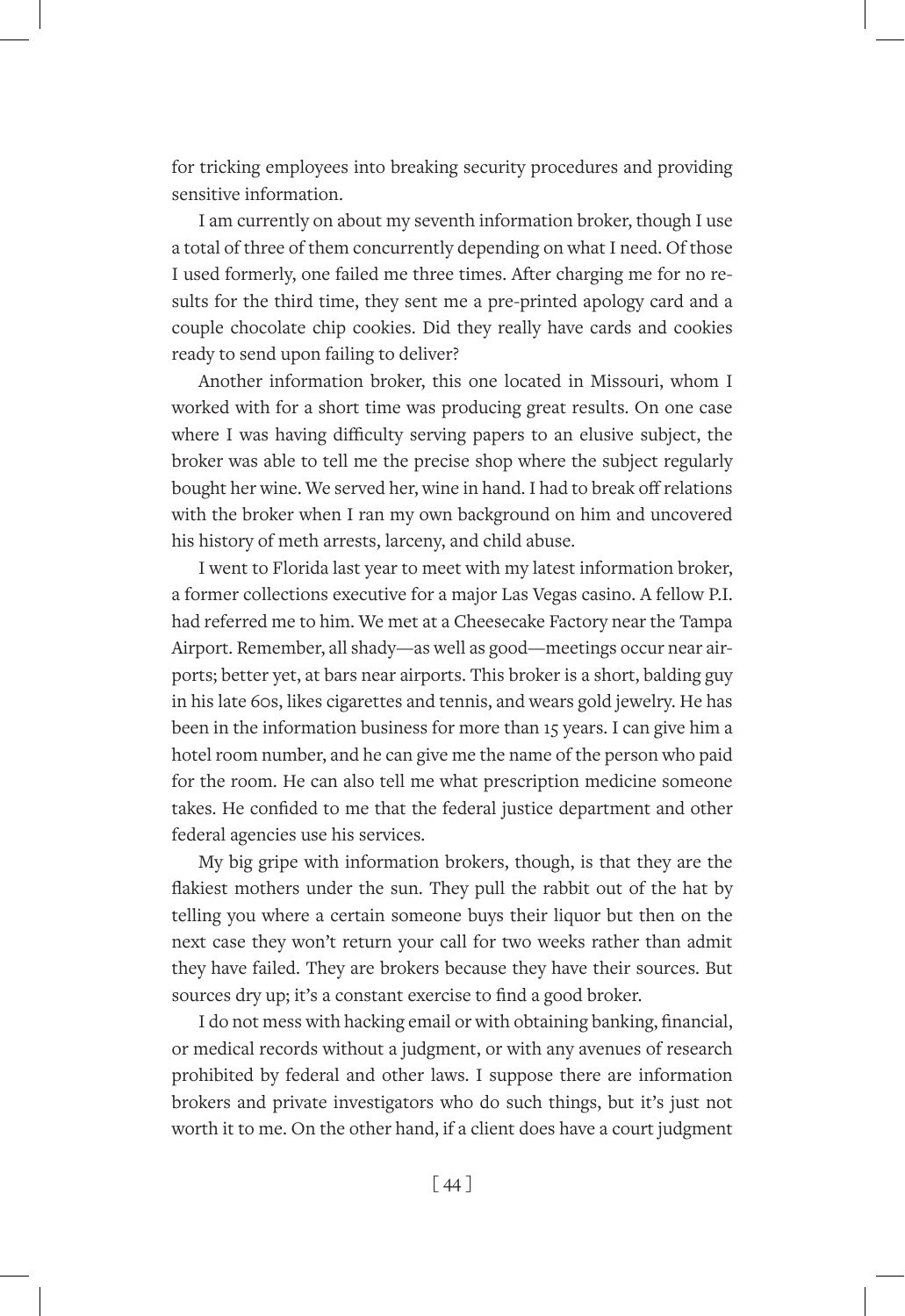against someone, then I might contract out to a private eye who specializes in asset searches. Phone records are another area I steer clear of. In the old days many an unscrupulous P.I. or broker would simply pretext the phone company that their bill got rained on in the mailbox and request a new one. All of these avenues—banking records, phone records, emails—are powerful investigative tools, but due to their sensitivity most courts require subpoenas for such information.

 $\star$   $\star$   $\star$ 

The caller from San Mateo told me she wanted to find her missing brother because their father was on his deathbed. She had hired a local private investigator before, but he had failed, and time was running out. I took the case not exactly knowing whether I could produce. She explained that the siblings of her Japanese-American family used to be close but how hurt they were by his absence; they had not heard from him in seven years and dad was about to die, and mom likely wouldn't be long in following him. For me to take a case I have to like the potential client. I come from a large family and could sympathize. She sounded serious and normal. She passed all my sniff tests.

I did all the regular steps: checking public records, commercial databases, free people-search web sites, in-person visits to the courts. Nothing. I called a broker I had used since my Nazarian days. I will refer to the broker as Martin.

Within a day or two Martin reported that the subject was possibly working at a restaurant in San Diego. With the client's permission I flew down to San Diego. I love it when clients pay me to travel. That's when I feel like I'm living the real private eye lifestyle, however bizarre the case may be. This time I'd be there for just a couple days working on obtaining video that would prove he was our missing subject.

I am good at spotting in person people whose faces I have seen only in a photo. For example, ears are unique, like fingerprints. An old San Francisco P.I., Paul Kangas, once told me to pay attention to ears when trying to identify someone. Following his method, I've found that he was right. I once found a runaway teenager in Berkeley by watching a crowd of hundreds of kids, specifically their ears, as they emerged from a high school until I saw the right pair. Harder to explain are "gut feelings"; I put my trust in them and often enough they turn out to be right. After a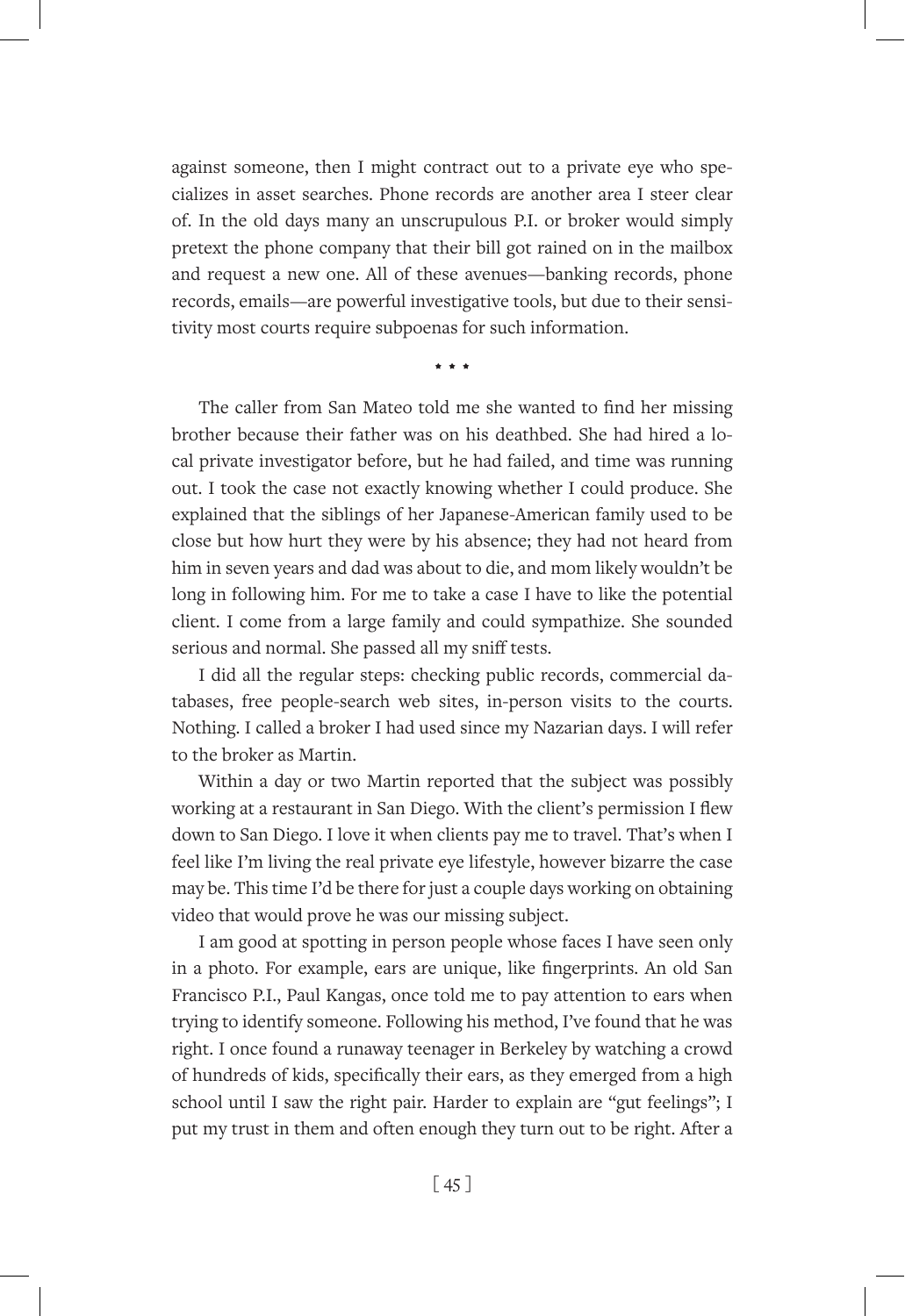week of searching unsuccessfully for a woman, I coincidentally saw her as I was exiting my gym. I did not have the photo handy, but I just knew it was her. I followed her on foot to her car, then followed her to where she lived. It's almost as if, when I need to win, I find a way.

Back to the missing brother in San Diego. I found him working in a sushi joint in a downscale part of town, north of the airport. I staked out the parking lot. I knew I had him. I followed him back to his apartment, noted the laundry hanging on the back porch, then beat it back to the hotel. Despite my trust in my gut, I had to be patient and keep watching him to be 100-percent I had the right man.

When I'm on surveillance as I was in San Diego, I see the minute, pedestrian rhythms of life. There is something comforting about watching life play out from my car's front seat. The bond between private investigator and his vehicle cannot be overestimated. As one veteran P.I. once said at a conference, "Your car is your little duck blind." He also spoke about the bond between the P.I. and his coffee machine: "I'm a Swede so I go through coffee machines like other people change shirts."

After doing some surveillance day and night in San Diego I would go back to my hotel and have a drink or two, watch ESPN or a movie, and call my wife. Repeated trips to the restaurant parking lot and his apartment established his daily routine: he lived a quiet life, alone and hard-working. After a few days I could confirm that I had the right man. Mission accomplished!

Normally, the industry's "best practices" would be to notify the subject and ask whether they wanted to be contacted by their relative or whoever was the client. But this case was different. I took the client at her word that her family needed this information as soon as possible. I gave her the skinny on her brother. A few weeks later she told me that she and her sister had made the trip to San Diego and had a great reunion with their brother. They brought him back in touch with their elderly parents, just in time. (I generally don't do what is known in the trade as "nostalgia locates" for people trying to find lost loves or old friends. Relationships end for a reason: if the estranged ones wanted to get in touch with you, they would do so on their own initiative!)

Another memorable missing-persons matter involved a client who had not been in touch with her brother in about a decade. Same scenario: the parents were about to die. I contacted an information broker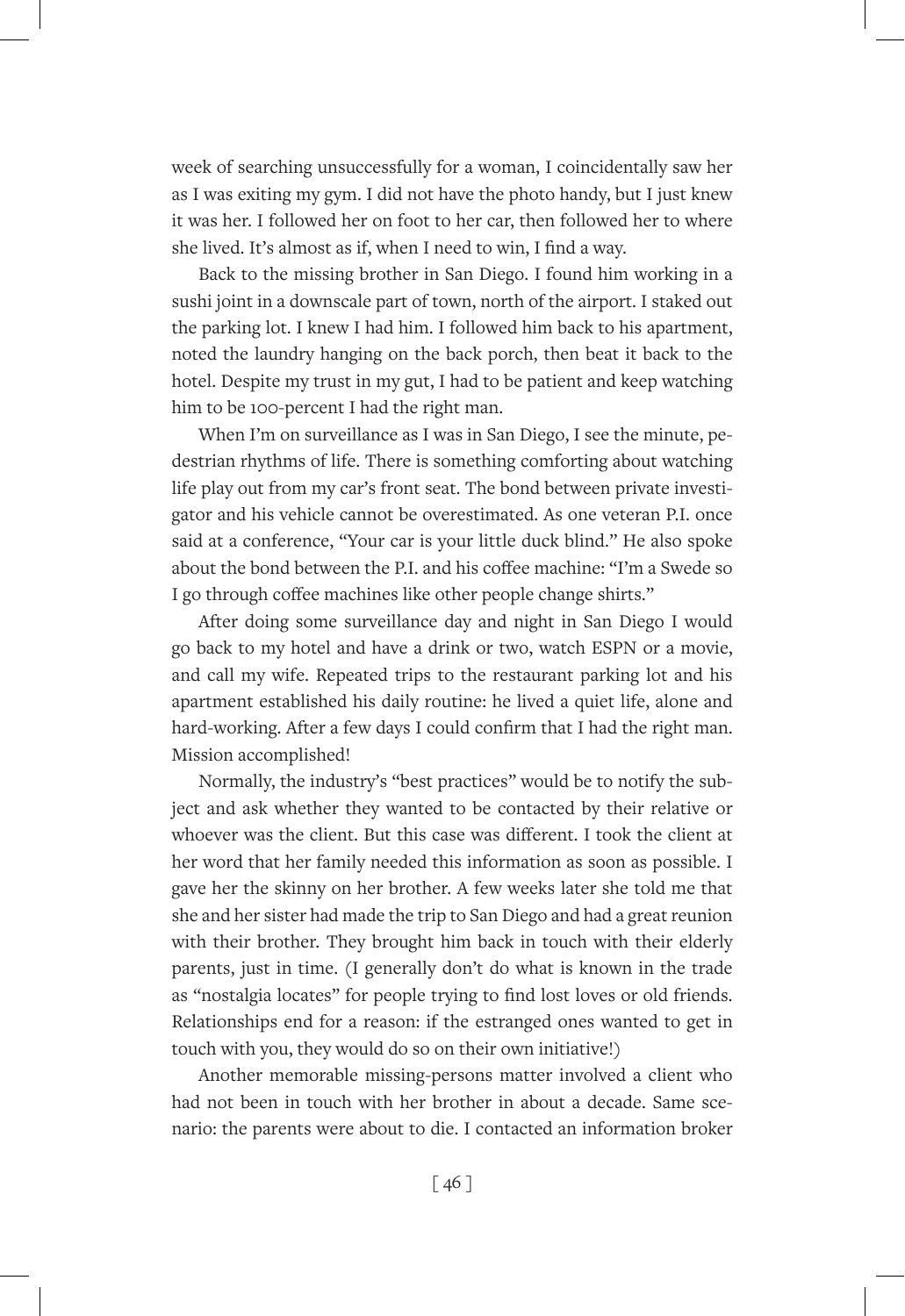who passed me a tip that the subject might be paying utilities at a place in Palmdale in rural northern Los Angeles County. The local sheriff had looked for him on a welfare check but couldn't locate him. To find him I would have to drive down myself to the scrub and desert.

Oakland has a temperate climate, but on the July day I set off on my drive it was 90. As I went east through Pleasanton and Modesto and then headed south it was about 100. I drove my Infiniti I-30 six-cylinder sedan at about 75 miles per hour. In Fresno it hit 105. By the time I reached Bakersfield it was 110. I drove over the Grapevine, the connector of Interstate 5 to Southern California, at 117 degrees. I prayed my car engine would not quit. I turned off the air conditioning on the steepest part of the climb. I could feel the swamp-butt effect on the leather seats. I hung a left and drove another hour or so to a hotel.

It seems as if whatever address I'm looking for will never be clearly marked or easy to find. All next day I drove around in the heat looking for the house. Finally that evening, after the heat broke and went under 100, I found it, basically a shack, on a farm property. He was there, living with a partner. He was in bad physical condition, he possibly had AIDS. I put him back in touch with his sister. Another case where I was able to use a broker to get good information for a good cause.

Potential clients always want to know how much an investigation will cost and how long it will take. I tell them that every case is different and suggest a retainer to try to see how far I will get within an initial budget. There are just too many variables to give them a solid estimate. It's not like I am replacing a clutch or a water pump or a leaky faucet.

In the Internet age, where all kinds of personal information is just a Google search away, why should anybody hire a private investigator in the first place? John and Jane Square who have jobs and a mortgage are easy to locate using the free or cheap searches, such as Spokeo, Radaris, Zaba, even easier if you're looking for someone with an uncommon name. But the more unstable a person is, the harder they are to find. As I'm writing this, I just tested Spokeo on myself; it reported my "current" address as a place on Martin Luther King Jr. Way in Oakland where I lived 20 years ago. As P.I.s, however, we have access to more robust databases that are drawn from a wider range of relevant sources, such as cable and other utilities, and are updated more frequently. If the cheap stuff fails, contact a local private eye and put him or her on a strict budget.